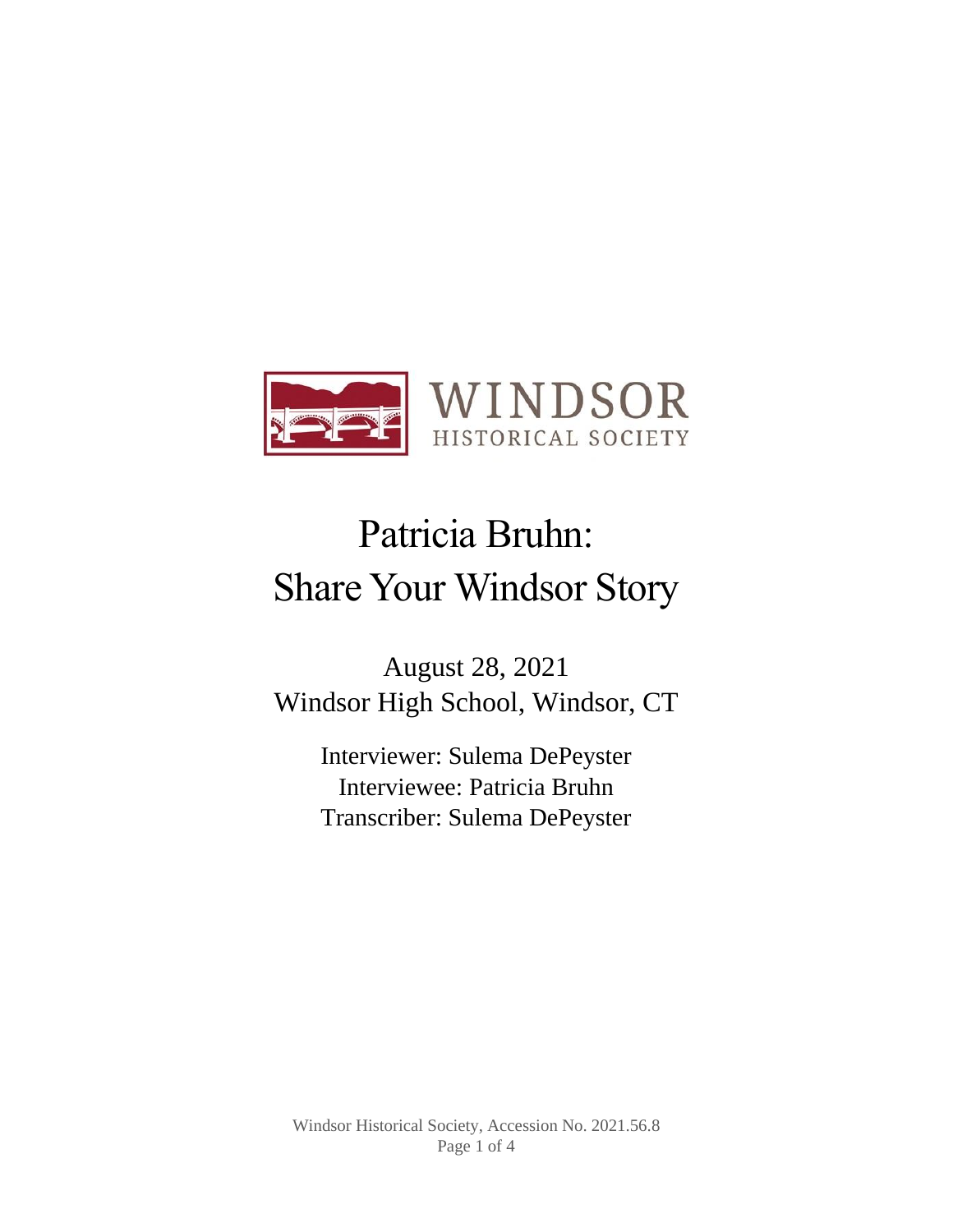#### **Sulema DePeyster**

Can you start by introducing yourself?

#### **Patricia Bruhn**

Yes, I am Patricia Bruhn. I have lived in Windsor for probably three quarters of my life. Alumnus of Windsor High School. Class of '83. Best there ever was. What else can I tell you?

#### **Sulema DePeyster**

So, tell me about your Windsor story.

#### **Patricia Bruhn**

I'm sorry, I couldn't hear you.

#### **Sulema DePeyster**

Tell me about your Windsor story.

#### **Patricia Bruhn**

My Windsor story. Wow, let's see. Windsor was a great place to grow up. Had a lot of fun. We lived in Wilson growing up, so I was a minute walk from Dairy Queen and McDonald's both, which were treasures back in the day, and then I also lived within close enough distance that I could walk to the shopping center by myself. I could go down to Goslee pool by myself, ride my bike down there. I spent most of my summers at Goslee pool [00:01:00] growing up when we were in school. So, after spending most of my summers in Goslee pool, in junior high school, you're old enough to work on tobacco. So, I worked on Brown's tobacco fields, as a leafer. Worthwhile experience getting out there. It was a hard summer with long days. Definitely worth it. Definitely a lot of fun. Then into high school, I started working. I worked at Sage Allen, which used to be down in the Wilson Shopping Center. So, I worked there for several years in the Jewelry department. Made a lot of good friends there.

## **Patricia Bruhn**

A lot of Windsor High School students worked there as well at times. And then [I] moved on to college. I ended up staying local and going to Central [Connecticut State University]. So, I was home, living at home in Windsor for part of that. At one point, we – the family moved from Wilson, and we moved down to Mountain Road, [00:02:00] so we're down in the center now. Actually, I forgot we originally started out in the Deerfield section. We were originally in Deerfield. I forgot about that one. That was when I was little, little. That was even preschool, and I remembered that one specifically because I had this huge room, what I thought was a huge room because I was so tiny. And also, I remember because my grandparents came out and there was a big parade. And I don't remember if it was a Memorial Day parade, or if it was a Shad Derby parade. I have a feeling it was Shad Derby. Forgot about that. Yes, we can never forget Shad Derby. Shad Derby growing up is a place where you all gather together on Saturday.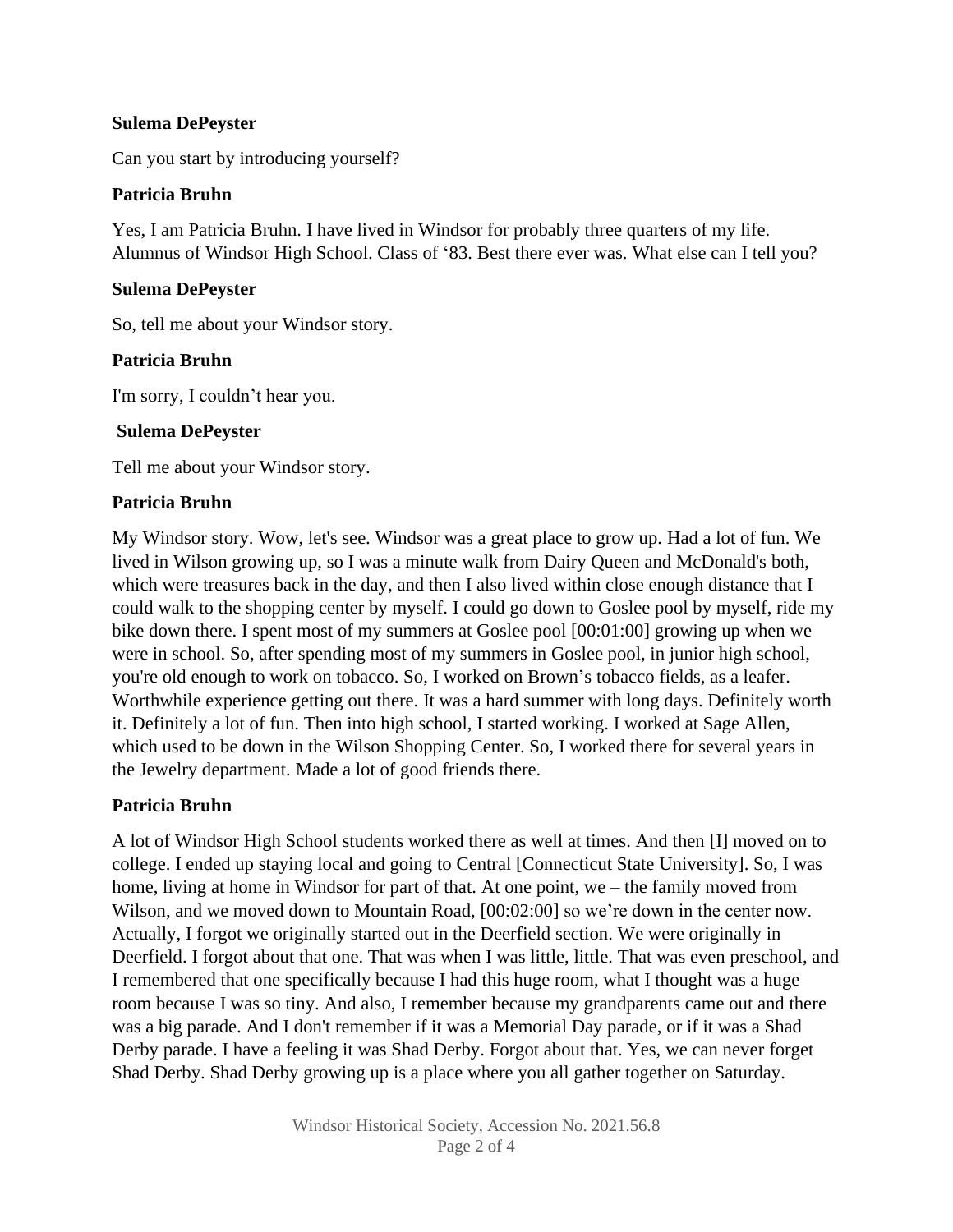## **Patricia Bruhn**

Even now, as an adult, if you want to see somebody that you haven't seen in a long time and just [inaudible], just go to the Beer Garden and you will find somebody from school and you can catch up and have a beer with them and sit and hang out. I still have a lot of good friends from high school. I still keep in touch with a lot of them. I've also ran a couple  $[00:03:00]$  of our reunions that we've had. We have a 40th coming up. Don't tell anybody I said that. But 40 years coming up soon, I'm looking forward to that. And so, it was good. It was all in all good. Windsor was a great town. It was easygoing. It's changed a lot through the years, but not remarkably, as you might see in some other towns. You can still see some subtle changes depending on which part of town you're in. It's easy to get through town. I mean, you can get from one end of town to the other. We spent a lot of time at the Plaza Movie Theater. I used to walk everywhere. I walked from Wilson down to the center. I was involved in Girl Scouts, which was over at Grace Church.

## **Patricia Bruhn**

We met in the basement there, so I was able to meet people, make friends with other ones that went to either Sage Park, even though I went to LP Wilson. Oh, yeah, we can't forget that. At the time that I was in junior high, there were two junior highs. [00:04:00] We had Sage Park, which is now the middle school, and we have L.P Wilson, which was the other junior high school. And then the year that my brother went into ninth grade is when ninth grade moved to the high school and we gained the middle school thing, and the high school has changed a lot. I remember it from the beginning being much smaller than it was and being one building. Had a lot of great teachers. Ms. Lorretta Costa is probably one of the younger ones that I had that's my English teacher. Still keep in touch with her. Mrs. VanAusdall – great history teacher. Can't forget our principal, Mr. Shea, and vice principal Mr. Martin. Or did I get that wrong? It might be reversed. Is that right? And then we were very fortunate, I mean we had a lot of fun. A lot of fun growing up in town. All right, what else?

## **Sulema DePeyster**

Do you have a teacher in particular that you would say was your favorite? [00:05:00]

## **Patricia Bruhn** 00:05:01

That was my absolute favorite? There's so many. I'm going to, actually  $-$  I've almost forgotten until recently about Mrs. Barnett, who recently passed. She was our Home Ec<sup>[</sup>onomics] teacher. She was wonderful. She was very kind and very easy-going and we had a great time with her class. I loved Home Ec. It was a lot of fun. I love sewing, so I used to sew a lot too. It was so hard though. Junior high, though, we can't forget Mrs. Marconi. I think about her quite often because the fact of how she kind of pushed me for certain things. The only thing I didn't like is that she used to give crossword puzzles for practice and to this day, I don't like crosswords. [laughs] They're not my favorite thing to do. They just never have been, which is so funny. But that's what she liked to do, but we had a lot of fun doing that. She was a great teacher. Oh, there's so many things. Some of them I can see their faces, but I don't remember their names. [00:06:00]